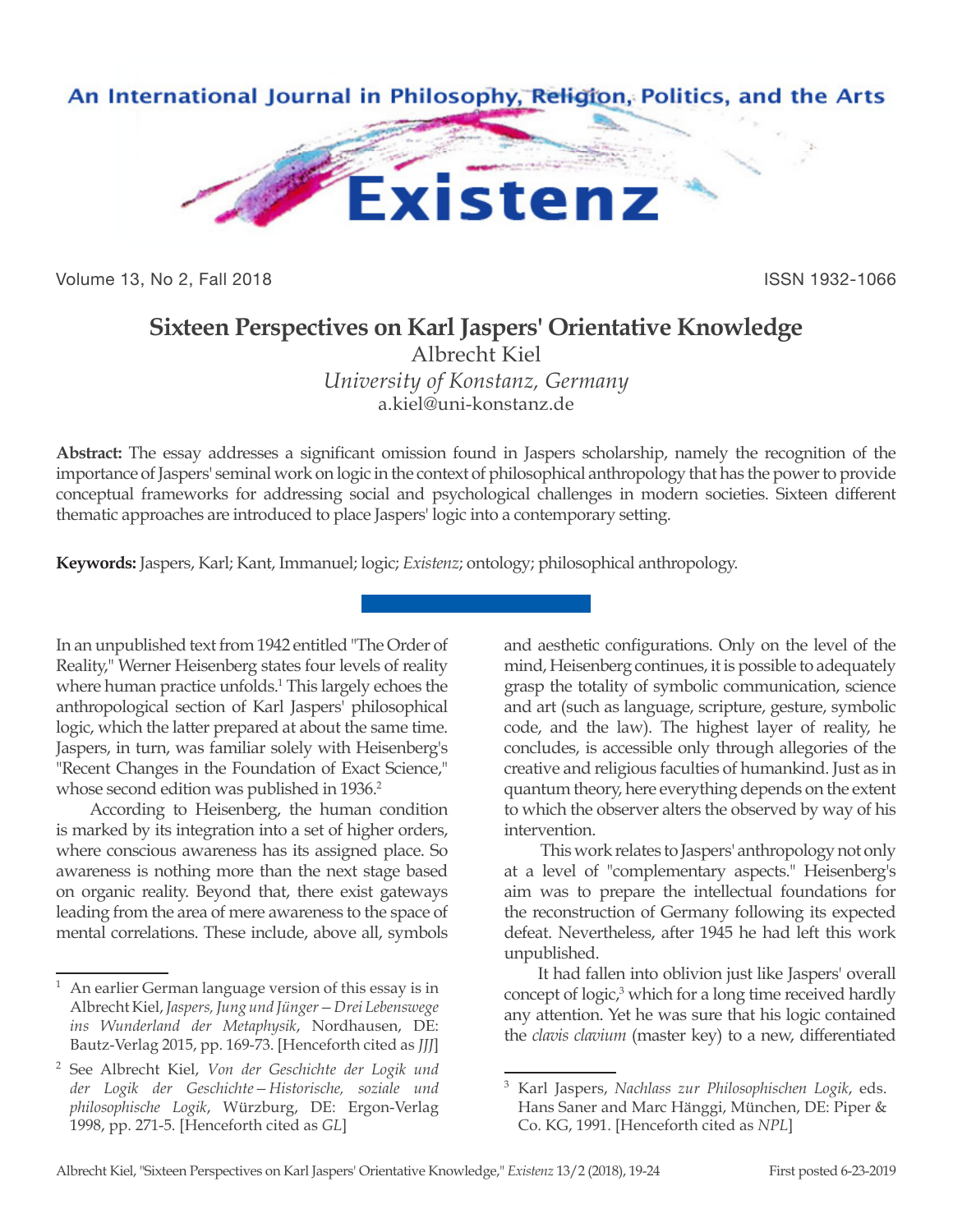idea of humankind that would enable philosophy to leave all enchanting ideology behind. There are sixteen reasons that may explain such enthusiasm.

(1) The most important one is that he was the first philosopher who attempted to substantiate Immanuel Kant's general definition of philosophical orientative knowledge with a comprehensively systematic representation of specific developments within the Post-Kantian history of ideas. The key structural concept traces back to Kant who used this originally geographical metaphor for the first time in an essay from 1786 with the title, *Was heißt: Sich im Denken orientieren?*<sup>4</sup>

Kant posits that, analogously to mathematical and geographical orientation, there must be an orientative logic also in philosophical thought, where

taking leave of known objects (of experience), it seeks to extend its sphere beyond the frontiers of experience and no longer encounters any objects of intuition whatsoever, but merely a space for the latter to operate in. It will then no longer be in a position, in determining its own faculty of judgment, to subsume its judgments under a specific maxim with the help of objective criteria of knowledge, but only with the help of a subjective distinction. [*OT* 239-40]

Thus, already in Kant, there is a distinction between objects and the spaces beyond them, that is, between an object-oriented and subject-oriented focus of the reality levels created by cognitive activity.

Kant further argues, "To orientate oneself in thought means to be guided, in one's conviction of truth, by a subjective principle of reason where objective principles of reason are inadequate" (*OT* 240).

In modern theory jargon one might say, that a perspective on the world focused on the truth of objects additionally raises the question, to what extent such perspective is a subjective requirement in the human quest for meaning. In other words, the truth of objects needs to be complemented by the truth of meanings.

Heisenberg, too, centered his essay around Kant's fundamental idea of a distinction between object-orientation and subject-orientation in cognitive activity. Hence, philosophical orientation results in an expanded coherence of meaning, whereby it remains to be defined at which point thought leaves the realm of objective scientific universality. This is to say, that all reasoning is about delimiting the boundary between philosophy and science. Philosophical logic attains the quality of orientative knowledge when there is an adequate differentiation between the various levels of reality of the psychic functions in human practice. These are common to all cultures.

In contrast to the ancient world, modern European history identified in the concept of the nature of human beings multiple critical abysses that had traumatic impacts on one's awareness of the self. Prior to that shift, Kant had attempted to establish a new ethics and metaphysics with a view to a belief in rationality, which was to be based on his epistemological view on theoretical and practical reason, and the faculty of judgment. Within the contexts of their respective epochs of enlightenment, one may interpret Kant's philosophy, as well as Plato's, as culminating in the endeavor to challenge the sophistic and rationalistic excesses of their respective times.

In the nineteenth century, however, the dynamic of disintegration was incomparably stronger than in ancient times, producing the most divergent concepts of human nature. All of a sudden, individual psychic categories rose to become governing fundamental categories. For Kant, the mind used to play a minor role in terms of a particular gift (genius). In German idealism, the mind metamorphosed into the subjective, objective, and absolute *Geist* and was thereby signifying anything within the realm of the soul.

The idealists, though, were soon to face hostile opposition from positivism with its orientation towards a rationalistic, scientific, and materialistic worldview. This environment provided fertile grounds for theories that gave priority to other psychic faculties: the will to power (social Darwinism), desire (the libido in psychoanalysis), or political economy and its material interestedness within the context of class and production relations (Marxism).

These differences, however, were bypassed by a much wider one: the philosophy of Existenz and life. For Søren Kierkegaard, *Existenz* as religious strife went far beyond the morality and ethical substance propounded by Kant and G. W. F. Hegel, and, as such, was graspable only by categories of its own. In Friedrich Nietzsche's writings, this idea is represented in the shape of the creative will to life. The result was a seemingly irreconcilable confrontation between a "violent Christianity" entangled in categories of guilt and repentance, and a "violent anti-Christianity"

<sup>4</sup> Immanuel Kant, "What is Orientation in Thinking?" in *Kant: Political Writings*, ed. Hans S. Reiss, transl. H. Barry Nisbet, New York, NY: Cambridge University Press 2002, pp. 237-49. [Henceforth cited as *OT*]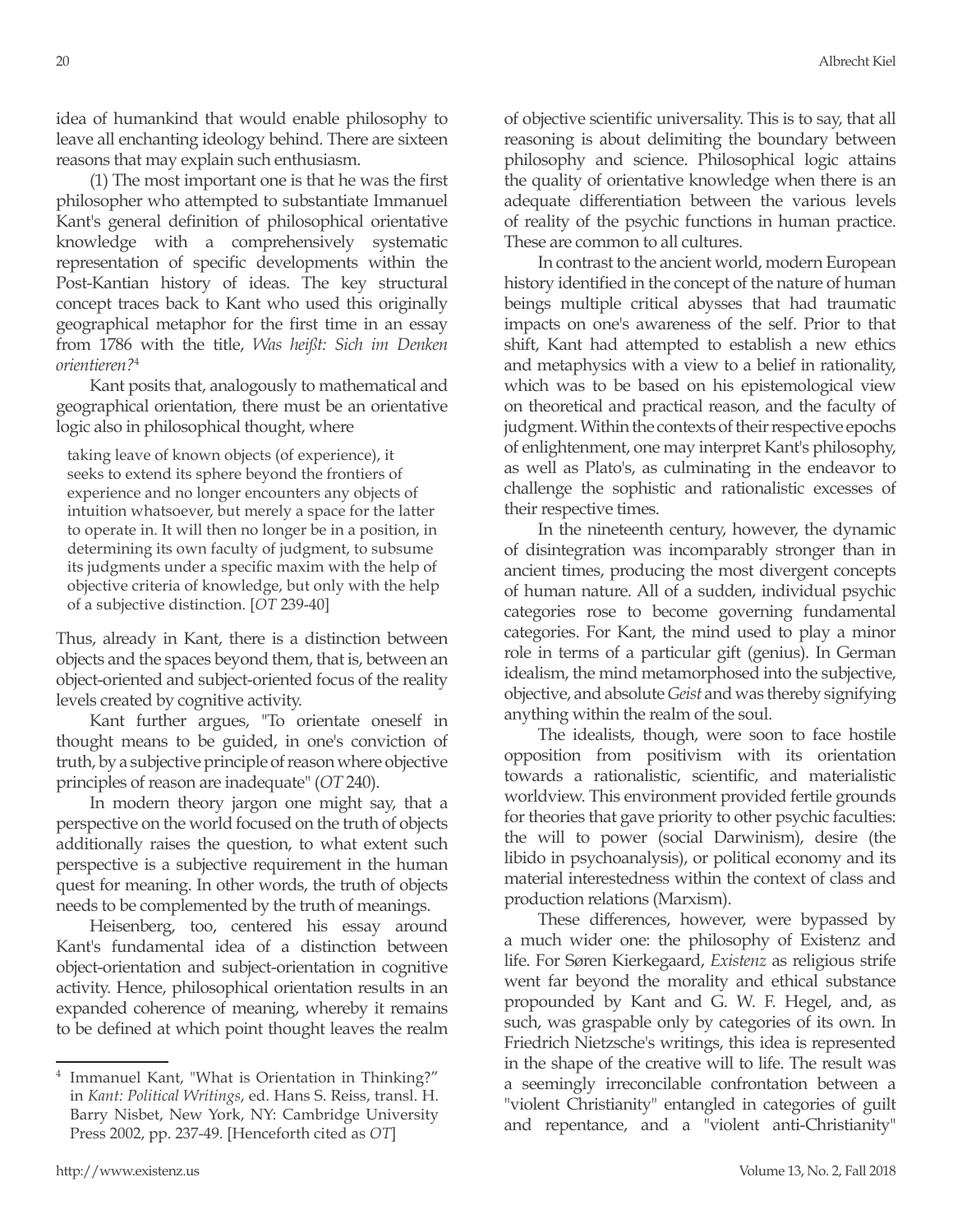invoking a Neopagan, non-transcendental "innocence of becoming" (with a requirement for pure immanence).

Jaspers, however, was convinced that even such opposites may converge as otherwise they appear to burst all limits of ancient and modern tradition: The sincerity of an unconditional will to truth, and the concept of knowledge as a mere interpretation of reality (and, again, the interpretation of an interpretation) inspired both Nietzsche and Kierkegaard in a similar way to reject naive forms of a scientific worldview. They were both preoccupied with a hypertrophic awareness of crisis against the background of increasingly nihilistic trends of their time. The similarities reach as far as to the contours of their biographies: Polemics against contemporary authorities, solitude, an early death and a high self-esteem as diagnosticians of cultural crisis.

For Jaspers it was important to make a precise comparison of the work of these thinkers before starting to map his *Logic*.<sup>5</sup> His challenge consisted in harmonizing the extreme differences between the various concepts of the nature of human beings in their contexts, to add this content to Kant's abstractly true definition of orientative knowledge, and thus to regain a reasonable contemporary self-awareness grounded on a new layer of mind, and standing in contrast to the theories of Marxism, social Darwinism, and psychoanalysis that had emerged in the context of the prevalent scientific positivism.

Generally speaking, among philosophical abstractions quite a few are ambiguous and therefore useless in terms of their applicability to popular knowledge. This is illustrated by a number of momentous examples:

- \* the blanket term of "soul," which in the writings of Hegel and Nietzsche is still in use to denote the totality of psychic functions (*NPL* 73ff);
- \* in the same vein: "the mind as the antagonist of the soul" as used in Ludwig Klages;
- \* the "nihilism of weakness" (decadence, degeneracy, ethics of compassion), "nihilism of strength" (creative destruction) identified by Nietzsche, concepts which are presented without any accountability for concrete psychic dysfunctions, such as greed, hate or religious

hysteria, and the corresponding anti-social behaviors such as corruption, organized crime, unregulated finance, or totalitarian theocracies—in other words: of the rapid decay of a society (Jacob Burckhardt);

- \* by the same token: Ernst Jünger's dead-end reflections about "The Age of Nihilism" as being a necessary phase of transition;
- \* Martin Heidegger's "tale" about the "being" of the existing, brought forward with the depreciative comment that "until now, all metaphysics has signified the obliviousness towards the being",<sup>6</sup>
- \* Jean-Paul Sartre's *Being and Nothingness*, which resulted in a vacuous anthropology determined by fear and disgust (*JJJ* 63, 194f);
- \* last, but not least, Jürgen Habermas with his throwing together of a "cognitive-instrumental," "moralpractical" (normative) and "aesthetic-practical rationality" into a single category of "Rationality," with the result that, within a one-dimensional theory of discourse, different stages of communication are perceived either as a rational or as an irrational discourse.<sup>7</sup>

In the absence of a viable orientative knowledge, philosophical abstraction tends to generate discourses of disorientation with a lot of empty rhetoric. Current examples of that sort of pseudo-orientation are notions such as "Postmodernism" or the "New Order" of the 1989 Germany reunification; even more recent ones include florid descriptions of the revolutions in the overpopulated countries of the Near East as "Arab Spring" or as "Democracy Movement."

Carl Gustav Jung's strong point was in the way he handled the therapeutic theme regarding how human obsession with archetypes, masks, and the shady sides of humankind concretely determines the dialectics of the preconscious and the conscious. He assails the reader with an overabundance of historical material and thus contributes a lot to philosophical anthropology. Against this backdrop, Jaspers' passages on the (preconscious) *Dasein* seem strangely abstract.

The larger the scope of historical knowledge about our ancestors' tale of woe, the more menacingly human history seems to shadow the present and the future

<sup>5</sup> Karl Jaspers, *Vernunft und Existenz*, München, DE: Piper Verlag 1987, pp. 8-32. See also Albrecht Kiel, *Das Menschenbild von Karl Jaspers und C. G. Jung—In neuer Vermittlung. Eine differenzierte Anthropologie der leibseelischen Potentiale*, Münster, DE: LIT Verlag 2012, pp. 7ff. [Henceforth cited as *MJJ*]

<sup>6</sup> Martin Heidegger, *Sein und Zeit*, Tübingen, DE: Martin Niemeyer Verlag 1984, pp. 2, 8, 11.

<sup>7</sup> Albrecht Kiel, *Die Sprachphilosophie von Karl Jaspers: Anthropologische Dimensionen der Kommunikation*, Darmstadt, DE: Wissenschaftliche Buchgesellschaft 2008, p. 208. [Henceforth cited as *ADK*]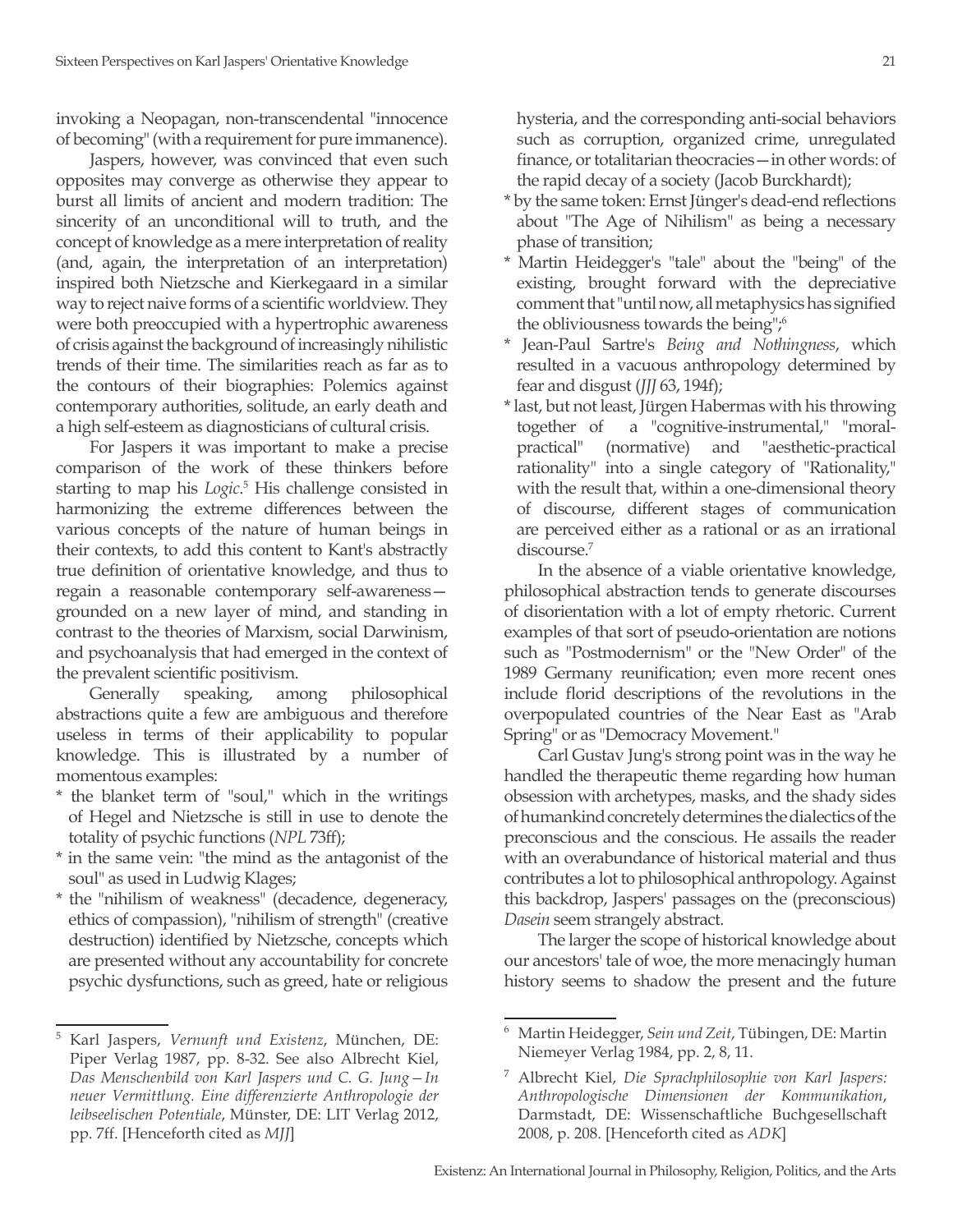of the rapidly growing humankind. Against such a backdrop, philosophical orientation is prone to lose its virtue, unless it devotes itself to a concrete recognition of psychic structural elements and functions, and psychotherapy turns blind (and methodically aimless, arbitrary, and interminable), unless backed up by formative philosophical orientative knowledge. For it is a fact that any human activity, medical work in particular, proceeds in an environment of immeasurable suffering and the related blaming allegations.

Hence the contemporary anthropologist remains indebted to a tenet propounded by Paracelsus: "Where the physician leaves the room, the philosopher should come in…hence the philosopher emerges from the physician—not the physician from the philosopher."8 For a philosophy proper, the single resource of orientative knowledge exists in social practice. Philosophical abstractions make sense only where they are satiated with expertise and vital themes.

Accordingly, self-awareness in the current layer of mentality must include the insight, that orientation that has been hitherto merely geographical—the mapping of the world—has become dynamic. Contemporary geography must account for the energetic forces in the demographic and the related ecological processes, namely, the centers of massive population growth that, despite high infant mortality, double in ever-shorter intervals—in contrast with the developed regions with vastly shrinking, over-aged populations; the destitute starving masses contrasted against the affluent regions with their financial centers and trillions of dollars circulating without any connection to the real economy; the collapsing ecological system in debt-ridden regions shaken by financial crisis, and confronted face-toface with a land-grabbing financial industry; the still somewhat stable government systems contrasting with fragile or failed states; regions abounding in water or being arid, and regions with fertile temperate soil contrast with the ones afflicted by environmental disaster.

Such areas of conflict, on the one hand, determine the psychodynamics in individuals and collectives and, on the other hand, substantially depend on the ensemble of psychic functions, their balanced equilibrium, as well as on their failure. Today's population geography will need to focus on a reason-guided correlation of space, population density, and energy.

The subtitle to Jaspers' *Von der Wahrheit* is *Philosophische Logik*, for him this meant to be aware of the extremes of human behavior and to respond to them reasonably, in accordance with the motto: "You cannot talk to religious warriors, yet you should always try to do so!"

For an orientative knowledge that aspires to provide structure to the sciences and the humanities, this is the only way to capture, like in a prism, the totality of psychic phenomena and functions: from a preconscious vitality through complex mental functions up to existential decision-making in boundary situations. "Function" means to perform a task appropriately; dysfunction is given, when there is a failure to perform a task, or when it is perceived as being performed rudimentarily (for example, in an unscientific way) and therefore gets stunted or completely rejected.

The first and fundamental achievement of a logic perceived as holistic anthropology was, that it succeeded to include all of these functions. Other than the earlier system philosophies, ontologies, and *Existenz*-ontologies (Heidegger), Jaspers' logic established new differentiations for the various levels of reality of human activity. They are significant not only as formative basic knowledge in everyday's political or scientific work, but also as instruments in the philosophical criticism of belief systems, ideologies, and theory constructions in the human sciences. This is what intercultural communication should focus on, if it is not to be confined to an exchange of polite but empty phrases.

Distinguishing his holistic anthropology from the specialized, largely culturally oriented knowledge in methodology and the theories of categories and in science, Jaspers endowed it for his project of a world philosophy with intercultural significance. This project was based on his axial age theory he had published in 1949. According to this theory, the first millennium BCE saw a new layer of mentality that, with an intrinsic purpose to overcome magical thinking, was created autonomously in each of the then existing advanced civilizations in China, India, and the Eastern Mediterranean, and it remained powerful up to the present time (*MJJ* 173ff).9

(2) As a first special logic, Jaspers established, apart from his philosophical logic, a novel methodology that allowed distinguishing universal and particular

<sup>8</sup> Pirmin Meier, *Paracelsus: Arzt und Prophet*, Zürich, CH: Unionsverlag 2013, pp. 295ff, 386.

<sup>9</sup> Karl Jaspers, *Vom Ursprung und Ziel der Geschichte*, Zürich, CH: Piper Verlag 1988, pp. 76ff.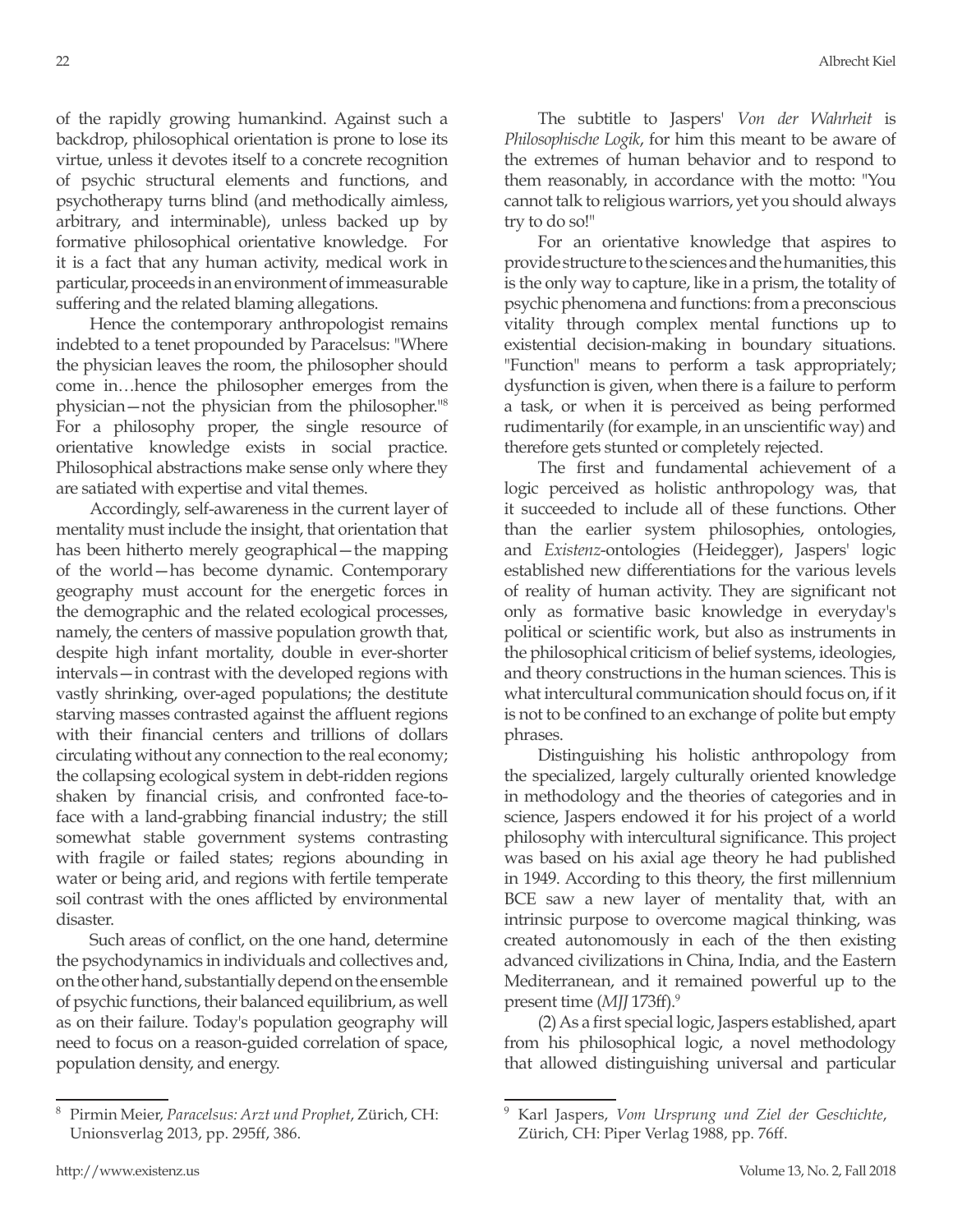scientific methods from those of philosophy (*NPL* 285- 372, *GL* 118-47).

(3) This logic formed the basis for a theory of science as a second special logic, which draws the line between the sciences proper with their particular topics, and the universal sciences, which continuously move toward and border on philosophy (*NPL* 373-90). These two special systems of logic are inseparably linked.

(4) Jaspers introduced into philosophy the notion of communication.10 His philosophy of language, however, was only completed by means of a second special logic, namely, his own theory of categories. This logic deals with the relationship between language, thinking, and categories; the distinction of the universal categories of the object, particular categories of reality, and other categories encompassing the latter; as well as with the signa of the existential awareness of freedom (*NPL* 2-284, *ADK* 265ff). Altogether, this is a broad field of study for today's philosophy of language.

(5) The context of this philosophy of language generates a new type of semiotics that, for the first time in the history of philosophy, differentiates between words as definite or indefinite notions, signs with a rationally unambiguous content, multi-layered mental symbols, signa of *Existenz*, and ciphers of transcendence (*ADK* 202-37).11

(6) Another specific achievement of Jaspers' philosophical anthropology was, that it yielded a more precise determination of the, until then, imprecise notion of mind. This has primarily a practical significance for the theory of science—which is, the question how to delineate the boundaries between the natural sciences and the humanities. In his *Logik*, Jaspers confined the mind to its immanent functions, such as providing identity, allowing creativity, being the faculty of judgment or enthusiasm, and thus he freed it from all its magical and theological connotations.12 While Jung struggled throughout his life with the problem of how to clearly distinguish "mind" from "self," Jaspers, in his *Logik*, sought to put the mind back on its anthropological feet by setting it apart from the sphere of personal existential activity.

(7) Jaspers' broad idea of reason, which consists in overcoming the various differences between mental abilities, went far beyond Kant's (faculty of ideas) and Hegel's (dialectical reason) concepts of reason. Ultimately, it constitutes the "organ of equilibrium" for the divergent mental functions of humans. As such, it provides the only way to adequately deal with the core issues in Kant and Hegel: the contrast between rational understanding and all-encompassing reason.

(8) The project of philosophical belief builds on Kant's idea of a belief in reason intended to supersede the historical forms of belief in revelation and their specific concepts of god (deism, theism, pantheism, and panentheism) with their inherent potentials for conflict.13 His intention here was to offer new opportunities for philosophers and theologians to discuss such ciphers of transcendence in a dialogue going beyond the exchange of politely distanced respect.

(9) The context of Jaspers' anthropology of psychic functions also includes a concept of vital social orders, which is set against unstable, randomly thrown together patchwork populations (aggregates) and, in this regard, appears to be an improvement against Kant's respective ideas (VW 672ff, 1086).<sup>14</sup> Social orders are distinguished by the fact, that they constitute themselves slowly and organically, by creatively resolving their inherent conflicts. Here, the reforms by the Athenian statesman Solon served as a guiding example for the Western world. Aggregate populations, in contrast, gathered incidentally or involuntarily, for example through the impact of imperial coercion or uncontrolled mass migration. Aggregate populations tended to be unstable and conflict-prone, which is why they had to depend on violent domination structures.

<sup>&</sup>lt;sup>10</sup> First published in 1932, the relevance of this concept for Jaspers' Existenzphilosophie clearly comes to the fore when one pays attention to the related key word, "Kommunikation," in Karl Jaspers, *Philosophie Band III: Metaphysik*, Berlin, DE: Springer Verlag 1973, p. 256.

<sup>11</sup> Karl Jaspers, *Von der Wahrheit: Philosophische Logik: Erster Band*, München, DE: Piper & Co Verlag, 1947, pp. 108ff, 401ff, 1030ff. [Henceforth cited as *VW*]

 $12$  For a discussion about the five meanings of "mind" in the German language, see *GL* 310ff.

<sup>&</sup>lt;sup>13</sup> These ideas are being addressed in Karl Jaspers, "Offener Horizont: Ein Gespräch mit Thilo Koch (1960)," in *Provokationen: Gespräche und Interviews*, ed. Hans Saner, München, DE: Piper Verlag 1969, pp. 47- 62. See also Karl Jaspers, *Der Philosophische Glaube*, München, DE: Piper Verlag, 1948.

<sup>14</sup> See also Albrecht Kiel, *Nihilismus und Weltstaat: Katastrophen, Krisen und Lebensordnungen im 21. Jahrhundert*, Nordhausen, DE: Verlag Traugott Bautz 2010, pp. 71ff, 108ff.